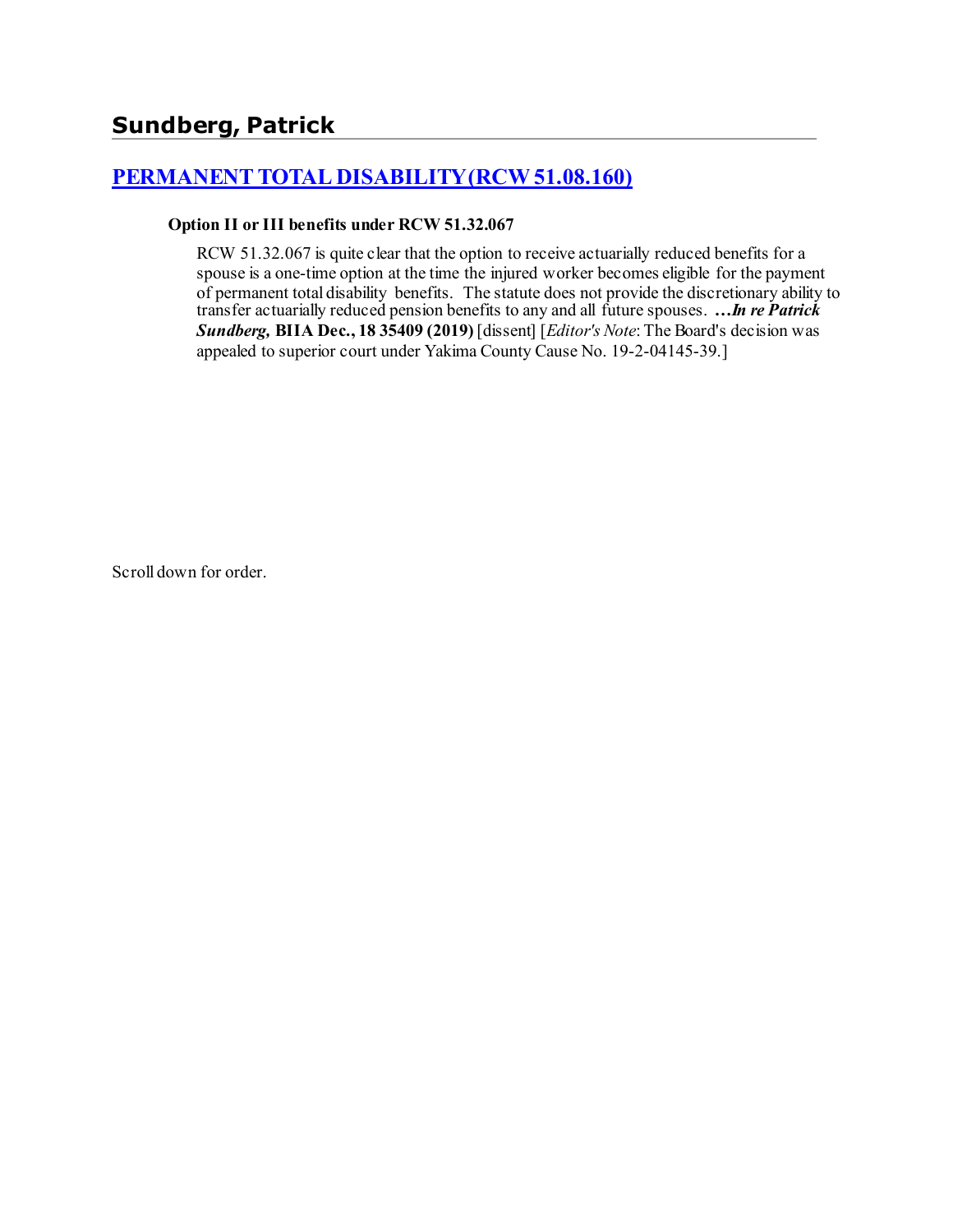### **BEFORE THE BOARD OF INDUSTRIAL INSURANCE APPEALS STATE OF WASHINGTON**

**)**

**IN RE: PATRICK J. SUNDBERG ) DOCKET NO. 18 35409**

## **CLAIM NO. AL-07690 ) DECISION AND ORDER**

Patrick J. Sundberg sustained an industrial injury and was awarded permanent total disability benefits (pension). The Department of Labor and Industries informed Mr. Sundberg that because he selected pension Option II, his nominated surviving spouse would continue to receive the pension benefit if he died of a cause unrelated to the industrial injury. The order also advised him that he could reapply to receive benefits under Option I if his current nominated spouse/beneficiary preceded him in death, or if he and his nominated spouse/beneficiary divorced. On appeal Mr. Sundberg contends that if his current marriage should end—due either to death or divorce—he should be allowed to continue Option II pension benefits with a future or subsequent spouse. Our industrial appeals judge denied the claimant's motion for summary judgement and granted the Department's cross motion for summary judgment, and affirmed the Department. The claimant requests the Board reverse the Department's order and direct the Department to allow him to select Option II pension benefits in the event he remarries should his present wife/beneficiary die or if he is divorced from her. We affirm the Proposed Decision and Order granting summary judgment relief to the Department. The designation of spouse/beneficiary is a one-time designation made at the time of the award of permanent total disability benefits. The Department order is **AFFIRMED.**

## **DISCUSSION**

We agree with the analysis of our industrial appeals judge, however, we briefly summarize our rationale here.

Once an injured worker is awarded benefits for permanent total disability (pension benefits) the worker is allowed to make an election to provide a continuation of benefits to a designated spousal beneficiary if the worker dies from causes unrelated to the conditions allowed under the claim. Under RCW 51.32.067 the injured worker is given three options under these qualifying circumstances. Under Option I the worker will receive the full, non-reduced benefit during lifetime. The statute requires that the spouse/beneficiary must consent in writing to the selection of Option I because this option would deprive the spouse/beneficiary from receiving a continuing benefit.<sup>1</sup> We note that RCW 51.32.067(2) requires the consent of the "worker's spouse" **if any** as a condition precedent to

> l <sup>1</sup> RCW 51.32.067(2).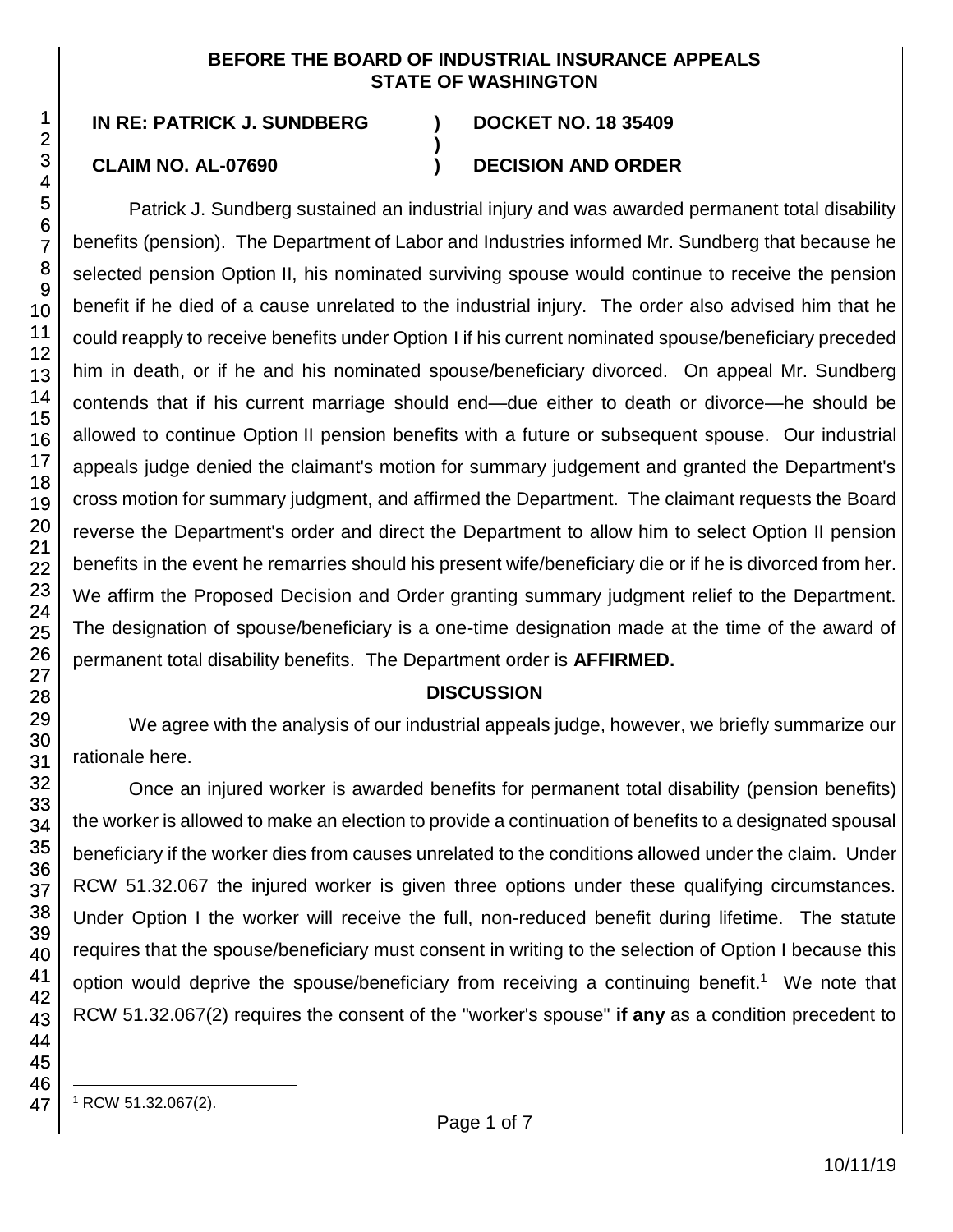selecting Option I. If there isn't a current spouse, then Options II and III are presumptively unavailable. The worker can't deprive a current spouse out of benefits unilaterally.

Under Options II and III the worker will receive an "actuarially reduced benefit" in order to fund the continuing benefit to the spouse/beneficiary.<sup>2</sup> The benefit under Option III would be reduced as to the spouse/beneficiary but increase somewhat the amount payable to the injured worker during lifetime. Again, both options require that surviving spouse be nominated by written designation duly executed and filed with the Department.

Mr. Sundberg argues that "surviving spouse" means whoever he is married to at the time of his death irrespective of who he was married to when he made his selection of Option II (or III). The statute is quite clear that the option to receive actuarially reduced benefits for a spouse is a one-time option at the time the injured worker becomes eligible for the payment of permanent total disability benefits. Mr. Sundberg wants the discretionary ability to transfer actuarially reduced pension benefits to any and all future spouses.

RCW 51.32.067 Subsections (3) and (4) allow the injured worker to undo or reverse a reduction in the monthly pension amount created by Options II and III if the worker divorces the spouse or if the spouse dies. Should one of these events occur, the worker can change the selection back to Option I and receive full monthly pension payments without the deduction of the actuarially reduced amount needed to fund the "surviving spouse" benefit. As there is no spouse at this point, no consent is required to switch back to Option I. The statute is very specific that a change to a full monthly pension benefit under subsections (3) and (4) is a one-time adjustment, permanent for the life of the worker. This does not allow the worker to remarry and reselect a "surviving spouse" option and then, perhaps, change back again to Option I should that spouse also die. The reversion to Option I is clearly a "one-time adjustment" as plainly set forth.

We cite with approval the industrial appeals judge's analysis of statutory construction. The general rule of statutory construction is to start with the statutory language itself. $3$  If the statute's meaning is plain on its face, you apply that meaning.<sup>4</sup> Only if a provision remains susceptible to more than one reasonable interpretation do we employ tools of statutory construction to discern its meaning.<sup>5</sup> If a statute is unambiguous, the meaning of the statute must be derived solely from the

*Tingey*, at 657.

l RCW 51.32.067(1)(b) and (c).

*See Tingey v. Haisch*, 159 Wn.2d 652, 657 (2007).

*Tingey*, at 657.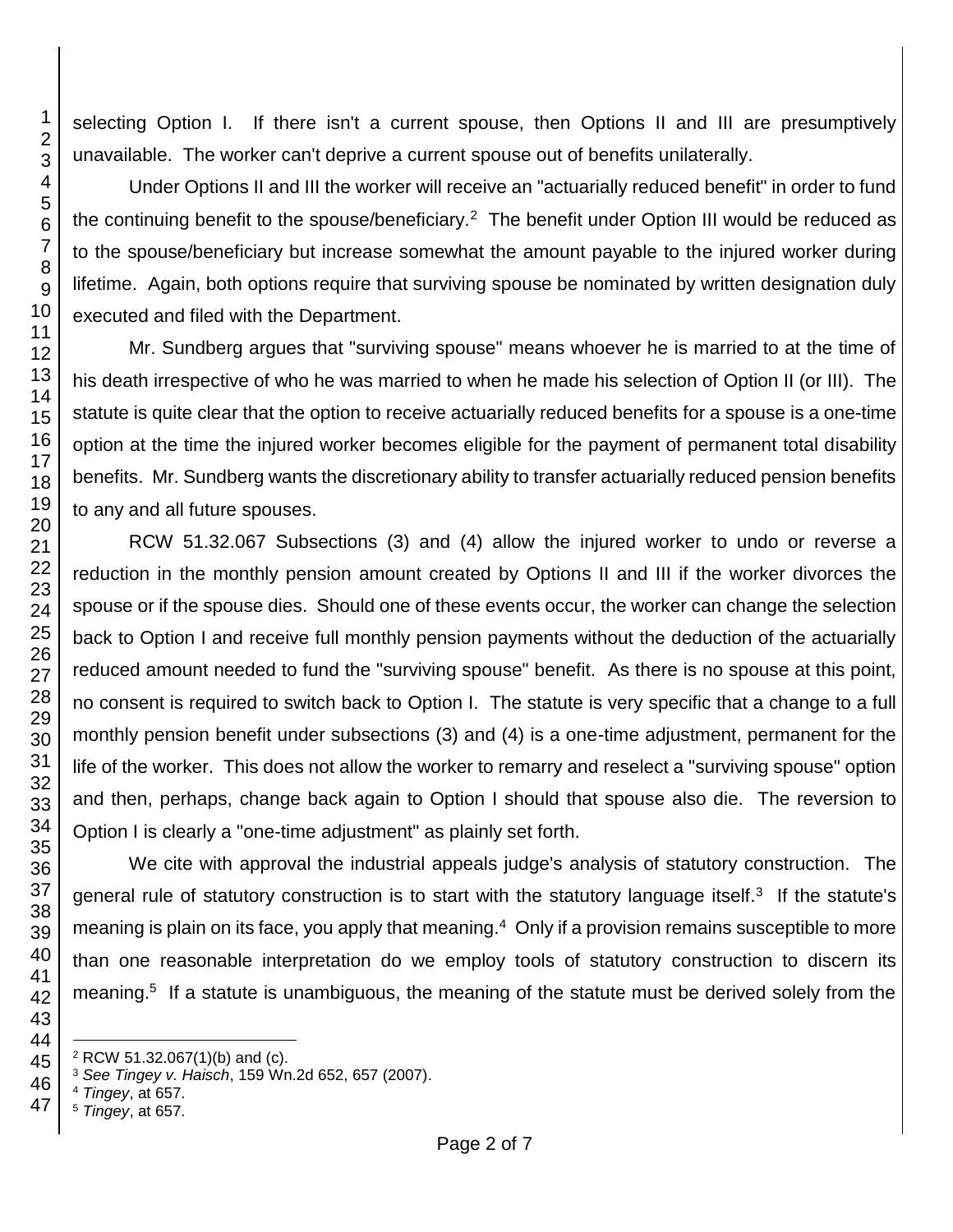language of the statute. When a statute uses plain language and its meaning is clear and unambiguous, the Legislature's intention should be gleaned through the language of the statute, not through extrinsic sources.<sup>6</sup> The Industrial Insurance Act does not allow recipients of benefits to choose from a menu of options. "An injured worker is entitled only to the benefits specified by statute, no more and no less." 7

We disagree with Mr. Sundberg's assertion that the terms "worker's spouse" and "surviving spouse" are statutorily ambiguous. Attempting to make a distinction between these terms would actually create an ambiguity. A "worker's spouse" becomes a "surviving spouse" upon the death of the worker. We note that the spouse/beneficiary must be named as a **specific individual**, that is, "nominated by written designation," at the time of the award of pension benefits. The statute clearly does not contemplate multiple or serial elections or "nominations" in the choice of subsequent spouses for the purpose of subsequent pension payments. Once Mr. Sundberg elects Option II or III his only remaining choice is to revert to Option I. The statutory framework does not allow the worker to nominate a new individual after the death or divorce of the individual nominated at the time of the award of pension benefits. The choice to revert to Option 1 is a "one-time adjustment for the life of the worker."<sup>8</sup> Our decision is consistent with the recent Court of Appeals, Division I decision in the matter of *Scott v. Department of Labor & Indus*. <sup>9</sup> The *Scott* decision was issued close in time to Mr. Sundberg's motion for summary judgment and therefore not readily available for consideration or citation as authority.

Relief by means of summary judgement under Civil Rule 56 is correct. There is no issue of material fact and the Department of Labor and Industries is entitled to judgement as a matter of law.

# **DECISION**

In Docket No. 18 35409, the claimant, Patrick J. Sundberg, appealed a Department order dated October 3, 2018 that affirmed an earlier order dated September 18, 2018. The September 18, 2018 order confirmed Mr. Sundberg's decision to receive actuarially reduced pension payments under RCW 51.32.067(1)(b), Option II, allowing his surviving spouse to continue to receive the pension benefit if he died of a cause unrelated to the industrial injury. The September 18, 2018 order also advised Mr. Sundberg that he could re-apply to receive full benefits under Option I if his

*Regence BlueShield v. The Office of the Ins. Comm'r*., 131 Wn. App. 639, 646-647 (2006).

 *In re Lai Ping-Bazzell*, Dckt. No. 14 11874 (May 4, 2015) at 5, citing *In re Esther Rodriguez*, BIIA Dec., 91 5594 (1993). RCW 51.32.067(5).

<sup>&</sup>lt;sup>9</sup> 8 Wn. App.2d 473 (2019).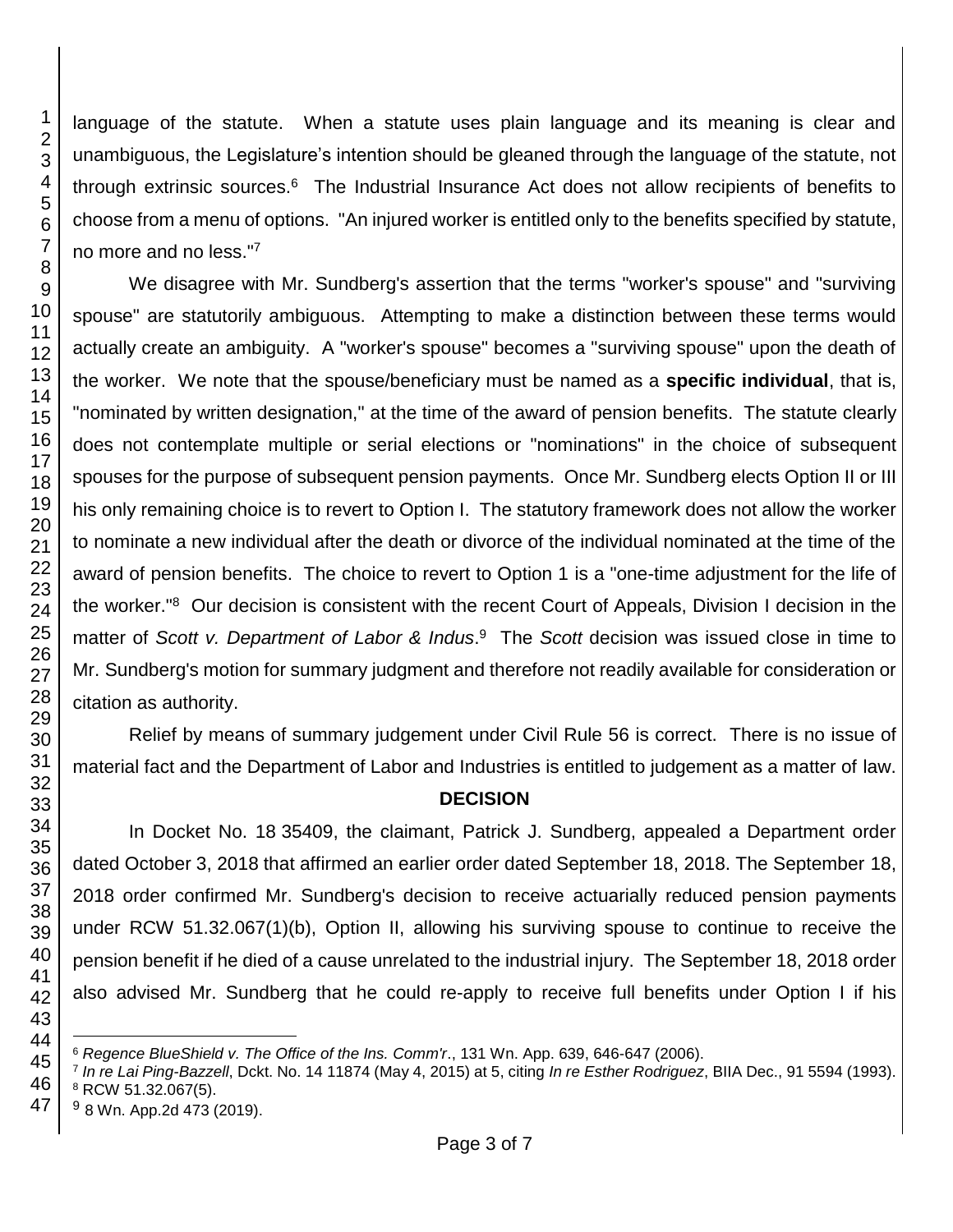nominated beneficiary spouse preceded him in death or if he divorced. The October 3, 2018 Department order affirming the September 18, 2018 order is correct and is affirmed.

# **FINDINGS OF FACT**

- 1. On November 30, 2018, an industrial appeals judge certified that the parties agreed to include the Jurisdictional History in the Board record solely for jurisdictional purposes.
- 2. Patrick J. Sundberg sustained an industrial injury on February 23, 2012, and filed his claim that year. Mr. Sundberg was ultimately determined to be totally and permanently disabled and was placed on the pension rolls (permanent total disability benefits) on August 6, 2018.
- 3. Patrick J. Sundberg selected Option II on the Department of Labor and Industry's Married Option Pension Form under RCW 51.32.067(1)(b) to provide surviving spousal benefits to his wife, Denise Sundberg, at the time he was awarded pension or permanent total disability benefits.
- 4. Denise Sundberg was the beneficiary nominated by Patrick J. Sundberg, duly executed in writing and filed with the Department of Labor and Industries.
- 5. Denise Sundberg is currently living and still married to Patrick J. Sundberg.
- 6. The pleadings and evidence submitted by the parties demonstrate that there is no genuine issue as to any material fact.

## **CONCLUSIONS OF LAW**

- 1. The Board of Industrial Insurance Appeals has jurisdiction over the parties and subject matter in this appeal.
- 2. The Department of Labor and Industry is entitled to a decision as a matter of law as contemplated by CR 56.
- 3. RCW 51.32.067 states that, under Option II, an injured worker shall receive an actuarially reduced benefit, which upon death shall be continued throughout the life of and paid to the surviving spouse, child, or other dependent as the worker has nominated by written designation duly executed and filed with the Department. If the nominated spouse predeceases the worker or the marriage is dissolved, a permanent, onetime adjustment allows the worker to apply to receive benefits as calculated under Option I.
- 4. RCW 51.32.067 does not allow a worker to select actuarially reduced benefits as calculated under Option II for subsequent spouses following the death of or dissolution of the marriage from the spouse nominated by written designation duly executed and filed with the Department of Labor and Industries at the time of the award of pension benefits.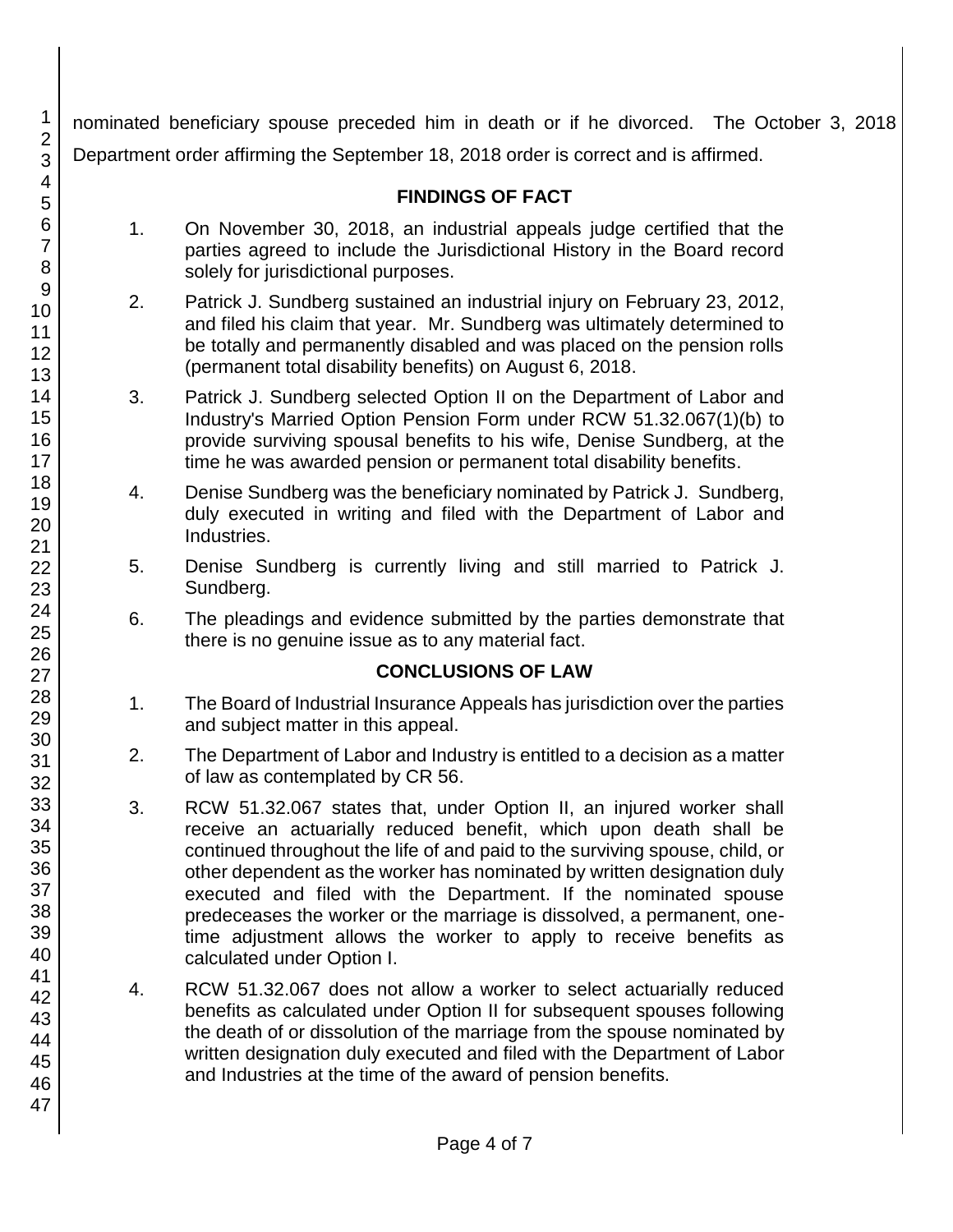# 5. The Department order dated October 3, 2018, is correct and is affirmed. Dated: October 11, 2019.

BOARD OF INDUSTRIAL INSURANCE APPEALS

BOARD OF INDUSTRIAL INSURAM<br>LINDA L. WILLIAMS, Chairperson<br>JAGK S. ENG, Member S. ENG, Member

## **DISSENT**

The majority states that

RCW 51.32.067 Subsections (3) and (4) allow the injured worker to undo or reverse a reduction in the monthly pension amount created by Options II and III if the worker divorces the spouse or if the spouse dies. . . . The statute is very specific that a change to a full monthly pension benefit under subsections (3) and (4) is a one-time adjustment, permanent for the life of the worker. This does not allow the worker to remarry and reselect a "surviving spouse" option and then, perhaps, change back again to Option I should that spouse also die. The reversion to Option I is clearly a "one-time adjustment" as plainly set forth.

However, this does not address what happens when a married worker selects Option II or III and the spouse dies and the worker does **not** elect to change to Option I and increase his/her benefit. In that instance, if the worker elects to continue to only take the actuarially reduced benefit in case he/she remarries because that worker would like to have the option of providing for the future spouse, it does not appear to conflict with the statute. According to the statute, the change in options is a one-time benefit in case of divorce or death. However, if the worker does not change that option the worker has not taken advantage of that one-time change and should be afforded the opportunity to substitute the new spouse's name for that of the previous spouse as the worker has continued to take the reduced benefit for just that eventuality.

This is not contrary to *Scott v. Department of Labor & Indus*. The issue in the *Scott* case was whether the Department had a duty to advise an unmarried pensioner how a change in his marital status would affect his pension. Division I of the Washington Court of Appeals focused on the fact that Mr. Scott was not married at the time he was placed on pension, so it found that the Department was correct in only sending him information about Option I. That is not the case here. Mr. Sundberg is married and selected Option II. Should he continue to receive an actuarially reduced benefit in the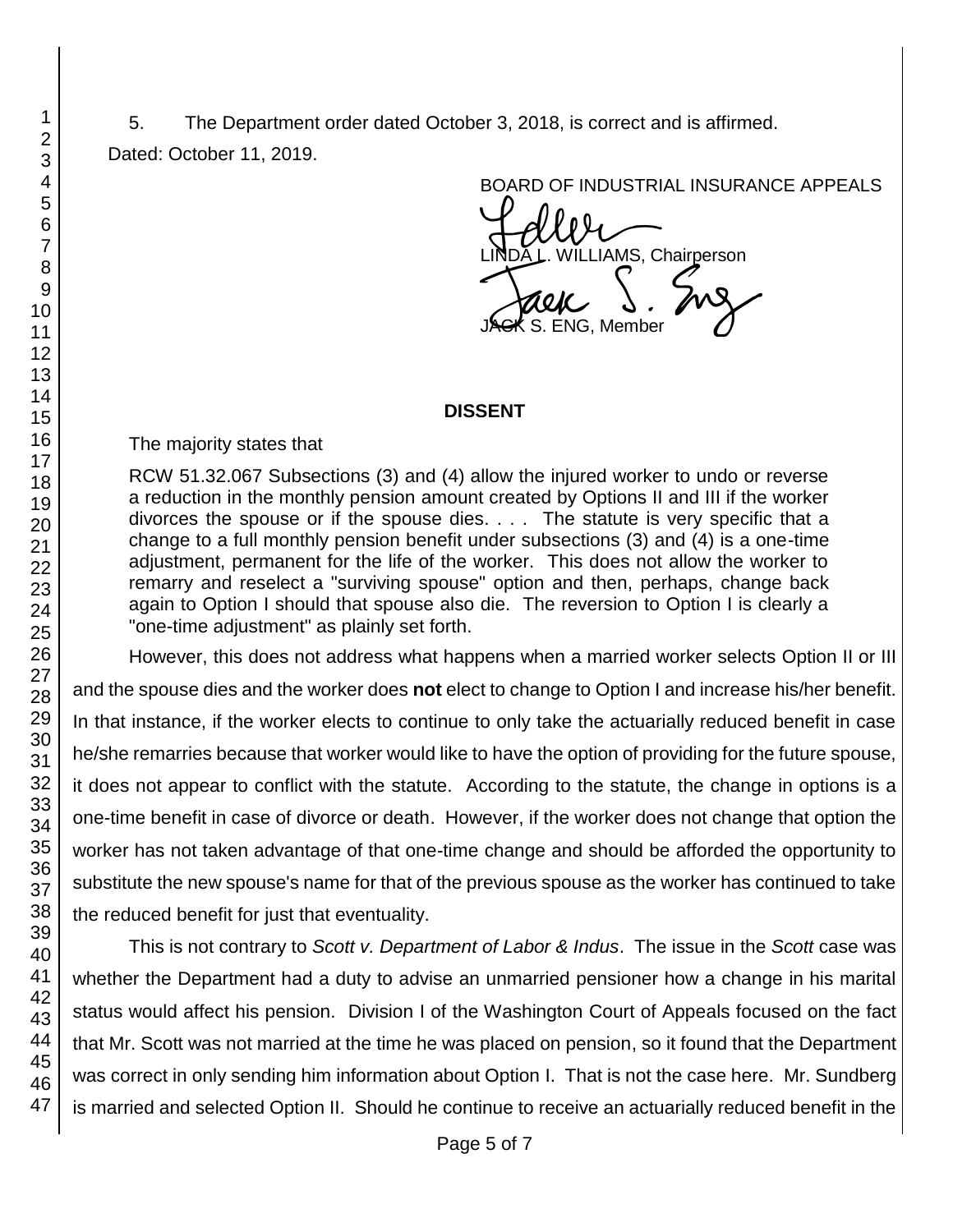event he divorces or his spouse pre-deceases him, then he should have the ability to transfer that benefit to a future spouse because he would still be in compliance with the statute as he would never have made his one-time change. Should he never remarry, the Department would continue to pay him that reduced amount until he either elected to take advantage of the one-time change in RCW 51.32.067 or he passed away.

Because I do not believe this option is in conflict with the statute, I dissent.

Dated: October 11, 2019.

BOARD OF INDUSTRIAL INSURANCE APPEALS

ISABEL A. M. COLE, Member